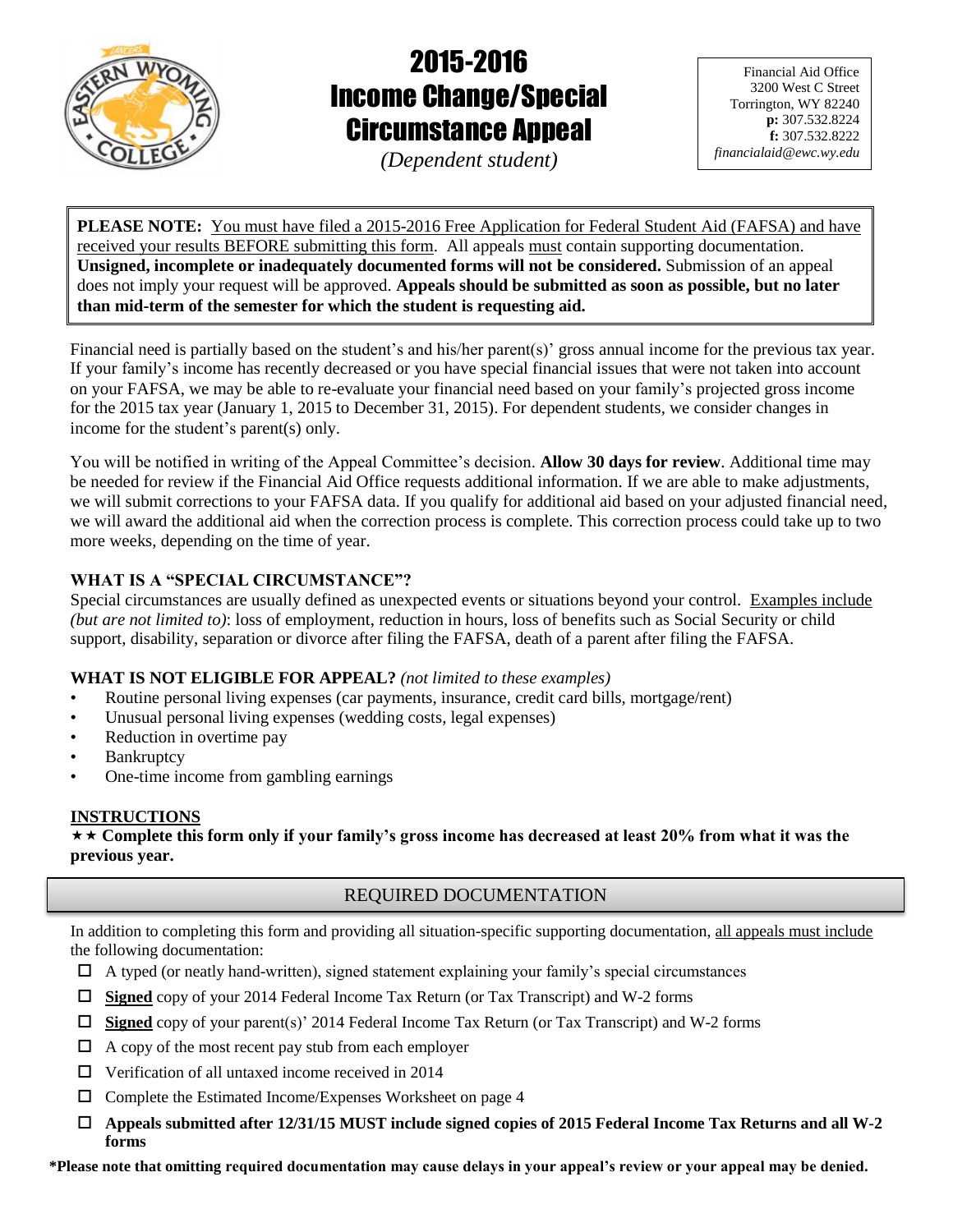# A: STUDENT INFORMATION

| Last Name                          | First Name | M.I.                             | <b>EWC Student ID Number</b>              |  |
|------------------------------------|------------|----------------------------------|-------------------------------------------|--|
| Address (include apartment number) |            |                                  | Social Security Number (Last four digits) |  |
| City, ST, Zip                      |            | Phone Number (Include area code) |                                           |  |

## B: REASON FOR SUBMITTING APPEAL *(check all that apply)*

#### **A. Unemployment or reduction of hours or wages**

Parent who worked in 2014 is now unemployed or has had work hours and/or wage rate reduced.

#### **Required documentation:**

- $\circ$  Copy of last pay stub(s) from previous employer(s)
- o Copy of letter from employer on letterhead verifying the release from employment or reduction in hours/wages, the date the change became effective and the duration of the reduction if temporary
- o Notice of eligibility or denial for unemployment benefits
- o Copy of disability benefit statement if applicable

#### **B. Medical or dental expenses**

You or your parent(s) made payments for expenses not covered by insurance. **Medical expenses** *for which you received no insurance or other reimbursement* **must exceed 11% of the family's taxable income** in order to be considered for appeal.

#### **Required documentation:**

- o Submit copies of receipts or billing statements showing amounts for which you received no insurance or other reimbursement, as well as documentation of payment
- $\circ$  Total medical expenses for which you received no insurance or other reimbursement(s):  $\frac{1}{2}$

#### **C. Retirement**

Parent who worked in 2014 has retired.

#### **Required documentation:**

- o Copy of last pay stub(s) from previous employer(s)
- o Copy of retirement benefit statement
- o Letter from previous employer on letterhead stating last date of employment

#### **D. Death of parent**

Parent passed away after the FAFSA was filed.

#### **Required documentation:**

o Copy of death certificate, obituary, or funeral program

#### **E. Separation or divorce of parent**

Parent was married when the FAFSA was filed, but has now separated or divorced.

#### **Required documentation:**

o Court documentation verifying legal separation or divorce, or letter from attorney documenting that legal proceedings have begun

#### **F. Reduction or loss of support or benefits**

Parent received support or benefits in 2014 that have been terminated or reduced. Support or benefits may include: worker's compensation, unemployment benefits, child support, Social Security benefits, pensions, etc.

#### **Required documentation:**

- o Last check stub or printout of benefit received
- Letter from agency on letterhead verifying the date and amount of benefit lost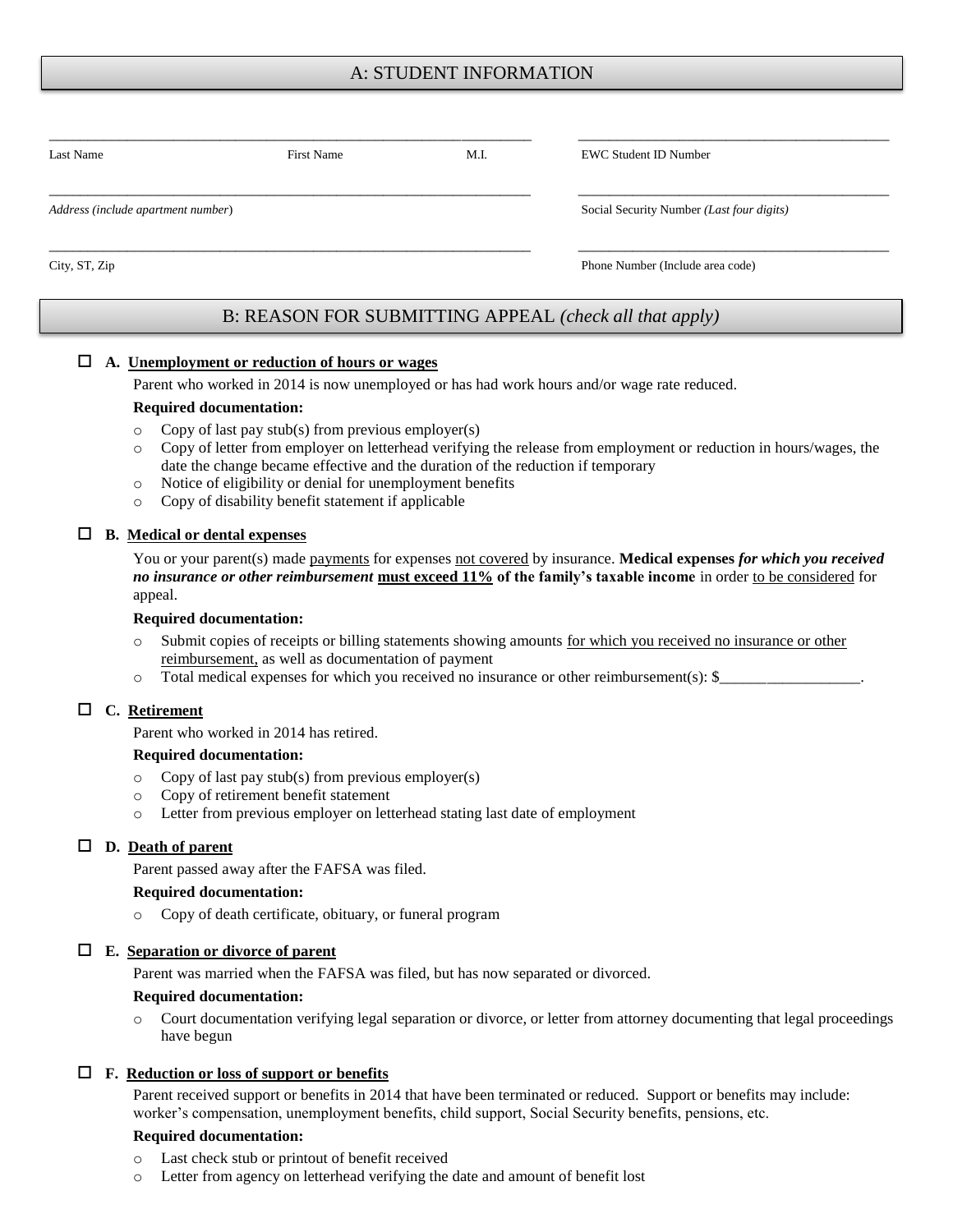### **G. One-time income**

Parent received non-recurring income in 2014 from a pension, IRA, annuity, inheritance, settlement, etc.

#### **Required documentation:**

- o Copy of form 1099 or other statement from paying agency showing the one-time income
- o Explain why the one-time income is not available for education expenses; include documentation

#### **H. Dislocated Worker/Displaced Homemaker**

Parent is a Dislocated Worker if he/she is receiving unemployment benefits due to being laid off or losing a job and is unlikely to return to a previous occupation, or was self-employed but is now unemployed due to economic conditions or natural disaster. A Displaced Homemaker is generally a person who previously provided unpaid services to the family (e.g. stay-at-home parent), is no longer supported by the spouse, is unemployed or underemployed, and is having trouble finding or upgrading employment.

#### **Required documentation:**

- o Copy of letter from employer on letterhead verifying the release from employment or reduction in hours/wages, the date the change became effective and the duration of the reduction if temporary
- o Notice of eligibility or denial for unemployment benefits

#### **I. Other**

You or your parent(s) have other unusual circumstances not listed above.

#### **Required documentation:**

- o Explain the circumstances in detail, including the impact on your ability to pay for your educational expenses
- o Attach supporting documentation of the circumstances

## C: EXPLANATION OF SPECIAL CIRCUMSTANCES

Whose income decreased (check all that apply)?

□ Student's mother □ Student's father What date did the change in circumstance occur? \_\_\_\_\_\_/\_\_\_\_\_\_/\_\_\_\_\_\_

**\*Explain below (or attach a typed, signed personal statement explaining), in as much detail as possible, why you are requesting a change in income. Please list dates that the changes occurred and how it impacted your income. You must provide appropriate documentation. Be as detailed as possible about the change in your circumstances.**

**\_\_\_\_\_\_\_\_\_\_\_\_\_\_\_\_\_\_\_\_\_\_\_\_\_\_\_\_\_\_\_\_\_\_\_\_\_\_\_\_\_\_\_\_\_\_\_\_\_\_\_\_\_\_\_\_\_\_\_\_\_\_\_\_\_\_\_\_\_\_\_\_\_\_\_\_\_\_\_\_\_\_\_\_\_\_\_\_\_\_\_\_\_\_\_\_\_\_\_\_\_\_\_\_\_\_\_**

\_\_\_\_\_\_\_\_\_\_\_\_\_\_\_\_\_\_\_\_\_\_\_\_\_\_\_\_\_\_\_\_\_\_\_\_\_\_\_\_\_\_\_\_\_\_\_\_\_\_\_\_\_\_\_\_\_\_\_\_\_\_\_\_\_\_\_\_\_\_\_\_\_\_\_\_\_\_\_\_\_\_\_\_\_\_\_\_\_\_\_\_\_\_\_\_\_\_\_\_\_\_\_\_\_\_\_

\_\_\_\_\_\_\_\_\_\_\_\_\_\_\_\_\_\_\_\_\_\_\_\_\_\_\_\_\_\_\_\_\_\_\_\_\_\_\_\_\_\_\_\_\_\_\_\_\_\_\_\_\_\_\_\_\_\_\_\_\_\_\_\_\_\_\_\_\_\_\_\_\_\_\_\_\_\_\_\_\_\_\_\_\_\_\_\_\_\_\_\_\_\_\_\_\_\_

**\_\_\_\_\_\_\_\_\_\_\_\_\_\_\_\_\_\_\_\_\_\_\_\_\_\_\_\_\_\_\_\_\_\_\_\_\_\_\_\_\_\_\_\_\_\_\_\_\_\_\_\_\_\_\_\_\_\_\_\_\_\_\_\_\_\_\_\_\_\_\_\_\_\_\_\_\_\_\_\_\_\_\_\_\_\_\_\_\_\_\_\_\_\_\_\_\_\_\_\_\_\_\_\_\_\_\_**

\_\_\_\_\_\_\_\_\_\_\_\_\_\_\_\_\_\_\_\_\_\_\_\_\_\_\_\_\_\_\_\_\_\_\_\_\_\_\_\_\_\_\_\_\_\_\_\_\_\_\_\_\_\_\_\_\_\_\_\_\_\_\_\_\_\_\_\_\_\_\_\_\_\_\_\_\_\_\_\_\_\_\_\_\_\_\_\_\_\_\_\_\_\_\_\_\_\_\_\_\_\_\_\_\_\_\_

\_\_\_\_\_\_\_\_\_\_\_\_\_\_\_\_\_\_\_\_\_\_\_\_\_\_\_\_\_\_\_\_\_\_\_\_\_\_\_\_\_\_\_\_\_\_\_\_\_\_\_\_\_\_\_\_\_\_\_\_\_\_\_\_\_\_\_\_\_\_\_\_\_\_\_\_\_\_\_\_\_\_\_\_\_\_\_\_\_\_\_\_\_\_\_\_\_\_

**\_\_\_\_\_\_\_\_\_\_\_\_\_\_\_\_\_\_\_\_\_\_\_\_\_\_\_\_\_\_\_\_\_\_\_\_\_\_\_\_\_\_\_\_\_\_\_\_\_\_\_\_\_\_\_\_\_\_\_\_\_\_\_\_\_\_\_\_\_\_\_\_\_\_\_\_\_\_\_\_\_\_\_\_\_\_\_\_\_\_\_\_\_\_\_\_\_\_\_\_\_\_\_\_\_\_\_**

\_\_\_\_\_\_\_\_\_\_\_\_\_\_\_\_\_\_\_\_\_\_\_\_\_\_\_\_\_\_\_\_\_\_\_\_\_\_\_\_\_\_\_\_\_\_\_\_\_\_\_\_\_\_\_\_\_\_\_\_\_\_\_\_\_\_\_\_\_\_\_\_\_\_\_\_\_\_\_\_\_\_\_\_\_\_\_\_\_\_\_\_\_\_\_\_\_\_\_\_\_\_\_\_\_\_\_

\_\_\_\_\_\_\_\_\_\_\_\_\_\_\_\_\_\_\_\_\_\_\_\_\_\_\_\_\_\_\_\_\_\_\_\_\_\_\_\_\_\_\_\_\_\_\_\_\_\_\_\_\_\_\_\_\_\_\_\_\_\_\_\_\_\_\_\_\_\_\_\_\_\_\_\_\_\_\_\_\_\_\_\_\_\_\_\_\_\_\_\_\_\_\_\_\_\_

\_\_\_\_\_\_\_\_\_\_\_\_\_\_\_\_\_\_\_\_\_\_\_\_\_\_\_\_\_\_\_\_\_\_\_\_\_\_\_\_\_\_\_\_\_\_\_\_\_\_\_\_\_\_\_\_\_\_\_\_\_\_\_\_\_\_\_\_\_\_\_\_\_\_\_\_\_\_\_\_\_\_\_\_\_\_\_\_\_\_\_\_\_\_\_\_\_\_\_\_\_\_\_\_\_\_\_

\_\_\_\_\_\_\_\_\_\_\_\_\_\_\_\_\_\_\_\_\_\_\_\_\_\_\_\_\_\_\_\_\_\_\_\_\_\_\_\_\_\_\_\_\_\_\_\_\_\_\_\_\_\_\_\_\_\_\_\_\_\_\_\_\_\_\_\_\_\_\_\_\_\_\_\_\_\_\_\_\_\_\_\_\_\_\_\_\_\_\_\_\_\_\_\_\_\_\_\_\_\_\_\_\_\_\_

\_\_\_\_\_\_\_\_\_\_\_\_\_\_\_\_\_\_\_\_\_\_\_\_\_\_\_\_\_\_\_\_\_\_\_\_\_\_\_\_\_\_\_\_\_\_\_\_\_\_\_\_\_\_\_\_\_\_\_\_\_\_\_\_\_\_\_\_\_\_\_\_\_\_\_\_\_\_\_\_\_\_\_\_\_\_\_\_\_\_\_\_\_\_\_\_\_\_